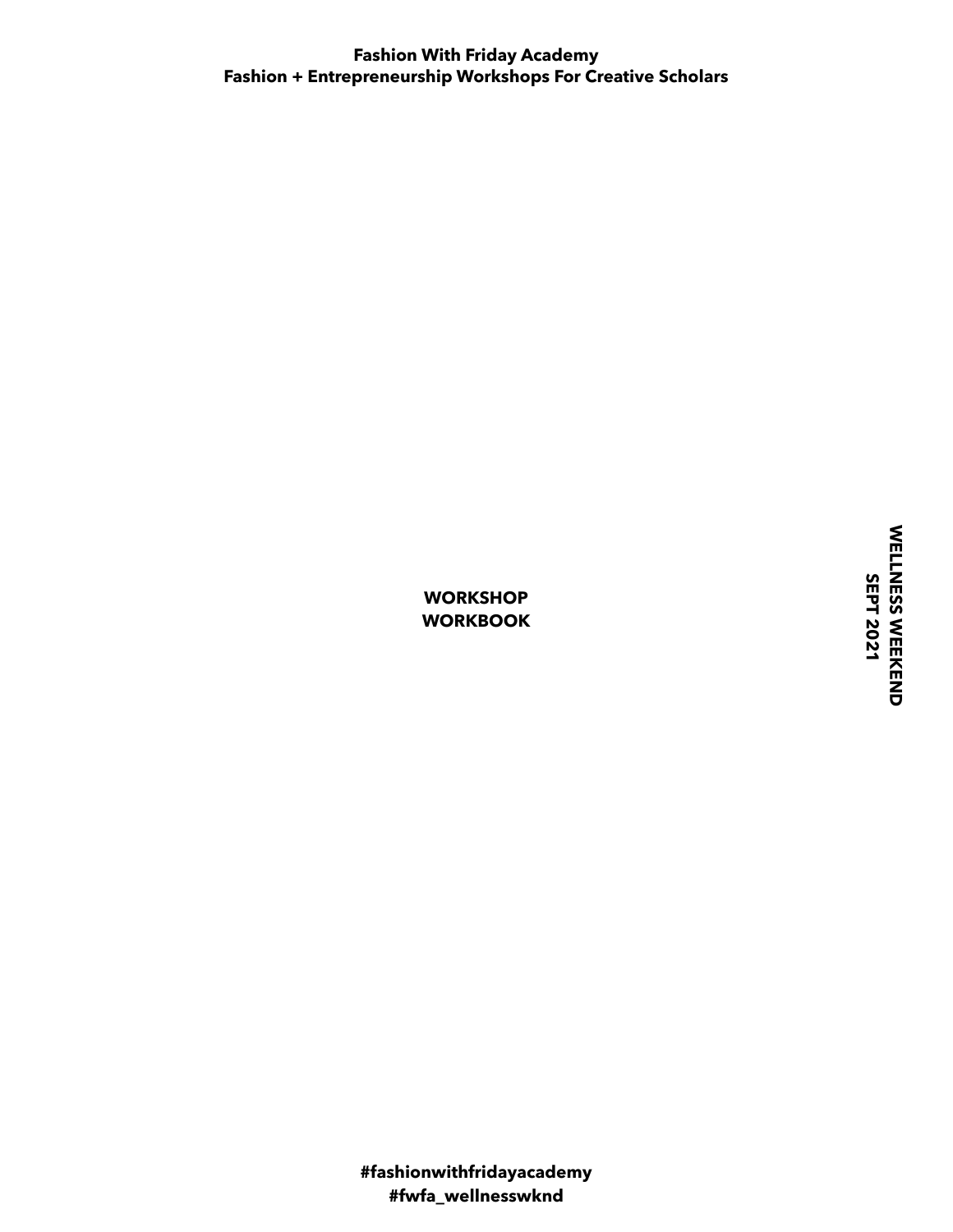# *Fashion With Friday Academy (FWFA)*

is an independent, black-owned fashion + entrepreneurship academy that provides experiential and educational workshops for Creative Scholars (ages 9-15) who display a high potential for creative excellence with a deep curiosity for the world of entrepreneurship.

For over 6 years, we've created numerous opportunities to connect Creative Scholars to their future career goals and interests through engaging workshops and experiential lesson plans that pertain to ownership/entrepreneurship, creative critical thinking, brand building, unconventional fashion design and peer collaboration. Each workshop is specifically designed to teach, encourage and support the next generation of entrepreneurs, creative leaders, thinkers & collaborators. **\*founded in 2015 as an after school program** 

> **Copyright © 2021 by FASHION WITH FRIDAY LLC All Rights Reserved. No part of this book may be reproduced or replicated in any manner without written permission of the copyright owner.**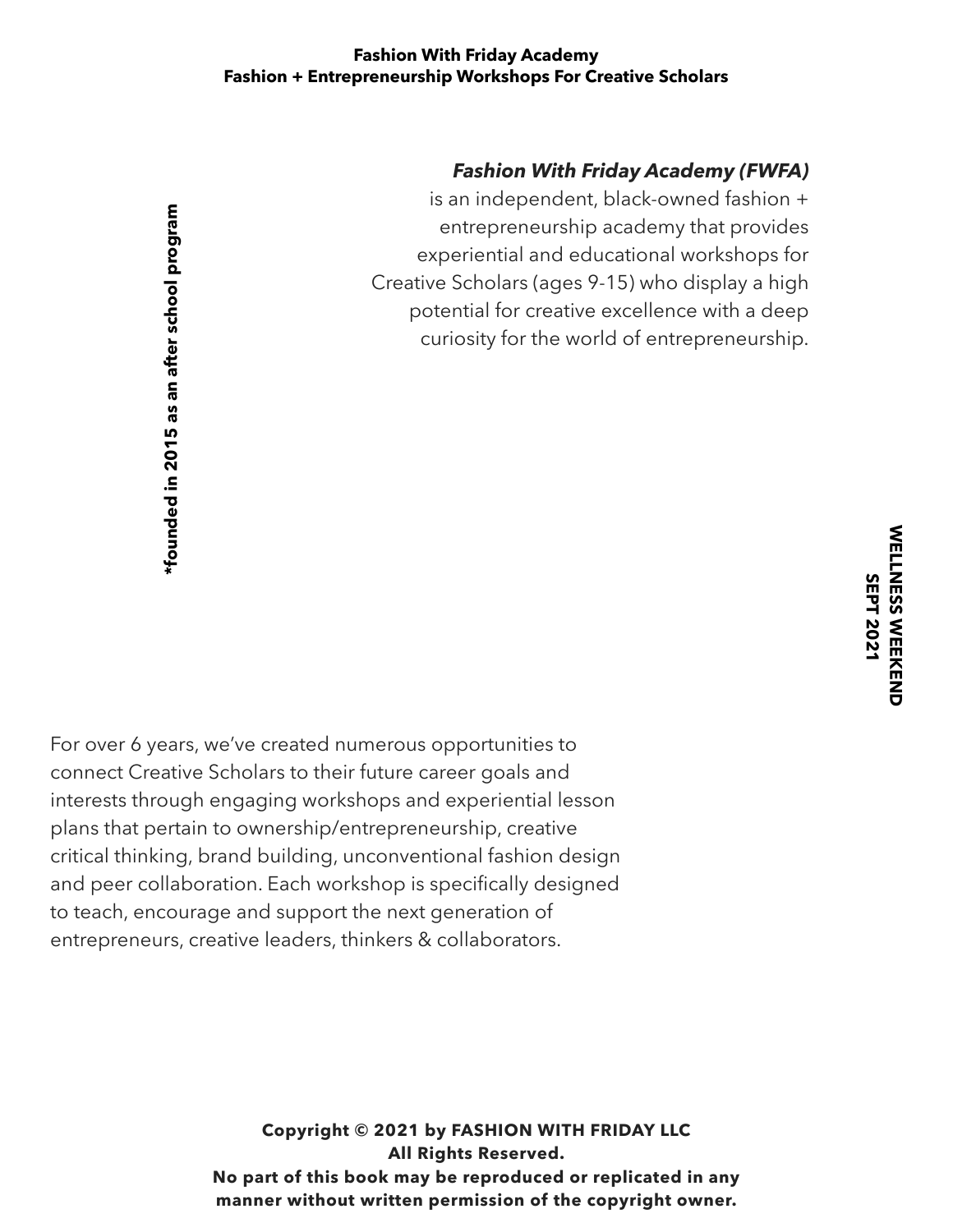# *WELLNESS WEEKEND*

cultivating joy through… self-reflection, self-care, self-expression & self-confidence

# *HELLO CREATIVE SCHOLARS!*

Welcome to our Academy's 1st Wellness Weekend!!

For this special 2 day Workshop, we're encouraging you to think about what brings you joy as we relax, breathe & live in the moment together.

Feel free to utilize this workbook as a guide + journal throughout the weekend!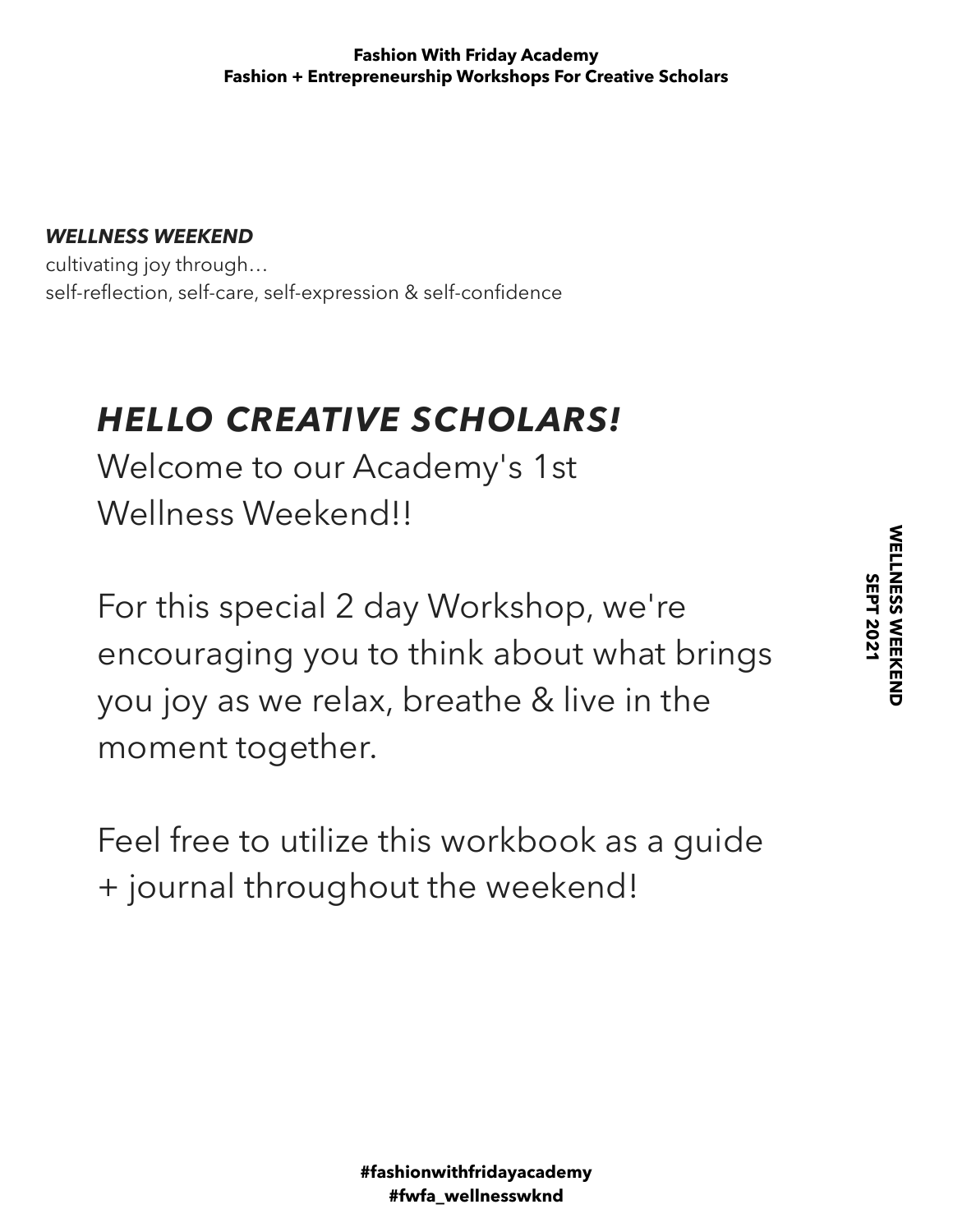# **2021 WELLNESS WEEKEND THEME: CULTIVATING JOY!**

# **GOALS + OBJECTIVES:**

To provide experiential education on holistic wellness practices for FWFA Creative Scholars during their transition into a new academic/creative year. During this workshop series, we will focus on the 4 main pillars of wellness: mental, emotional, physical + spiritual.

# **WELLNESS WEEKEND SCHEDULE:**

**DAY 1:** SUNDAY, SEPT 26 | 12:00PM - 5:30PM EST **DAY 2:** SUNDAY, SEPT 26 | 1:00PM - 5:30PM EST

# **HOW TO PREP:**

- \* PRINT YOUR WORKBOOK + REVIEW THE PORTAL
- \* PREP A CLEAR + CALMING SPACE WITHIN YOUR HOME, NEXT TO YOUR **COMPUTER**
- \* GATHER ALL PREP SUPPLIES VIA THE PREPARATION EMAIL!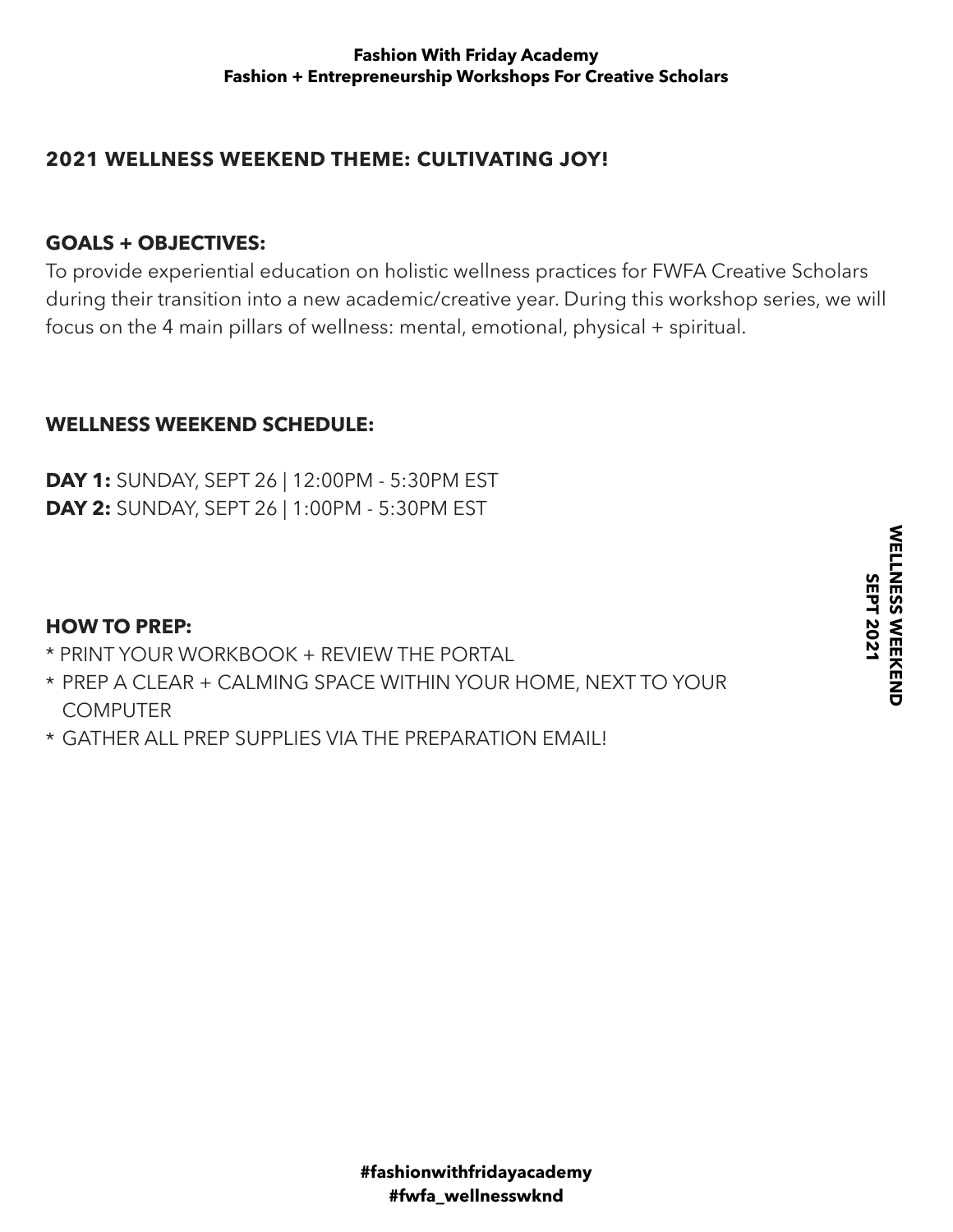# *What are affirmations?*

Affirmations are uplifting thoughts or statements that we tell ourselves to raise our self-esteem and boost our confidence. These statements are affirmative and reflect how we wish to view the world, ourselves and our circumstances.

# *What is the purpose of affirmations?*

Empowering affirmations help to strengthen our confidence + internal dialogue.

# *Excercise:*  Write the answer to your Wellness Journal Prompt

WELLNESS WEEKEND  **SEPT 2021**

**WELLNESS WEEKEND SEPT 2021**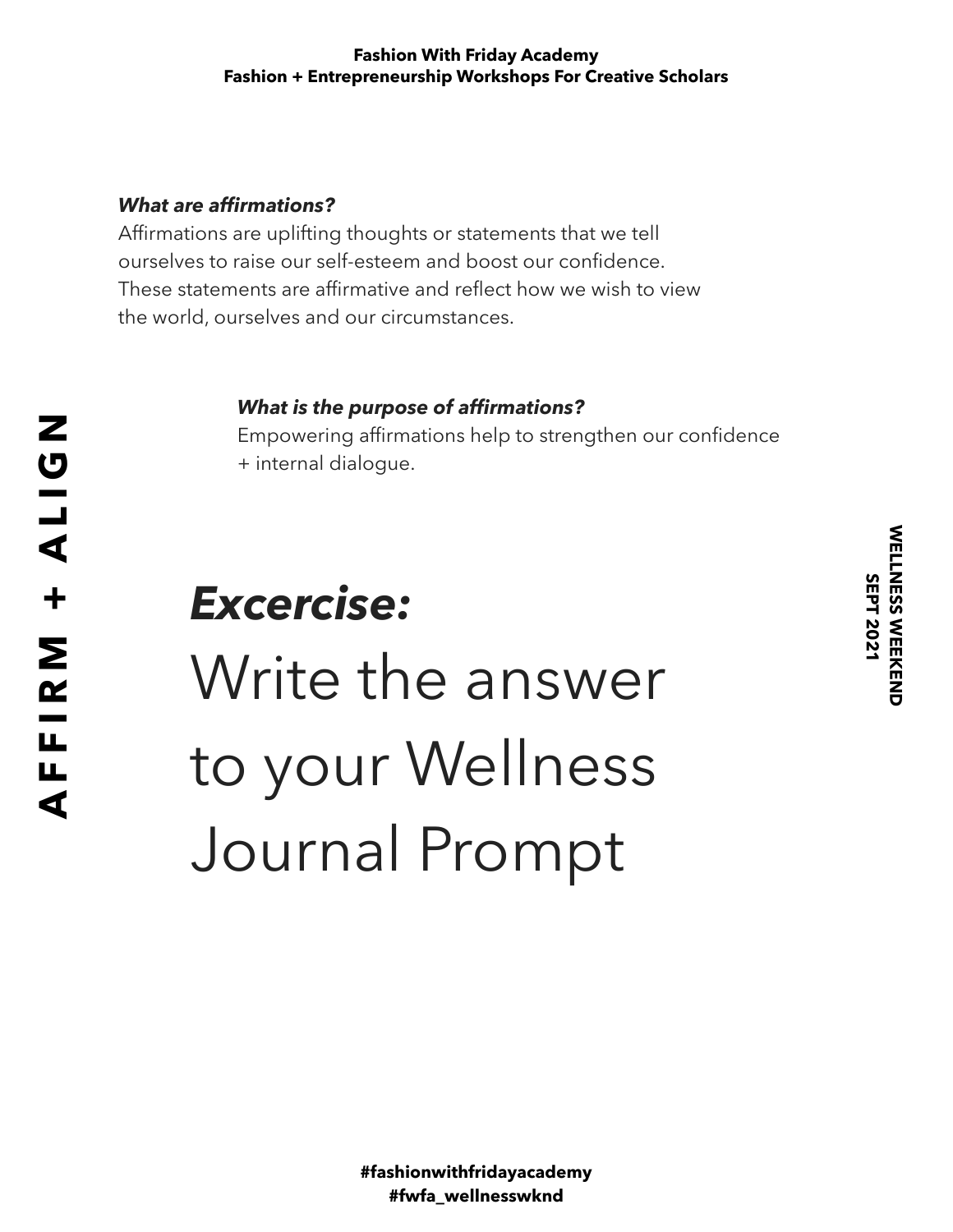# *Journal Prompt:*  I cultivate joy through….

**WELLNESS WEEKEND<br>SEPT 2021** WELLNESS WEEKEND  **SEPT 2021**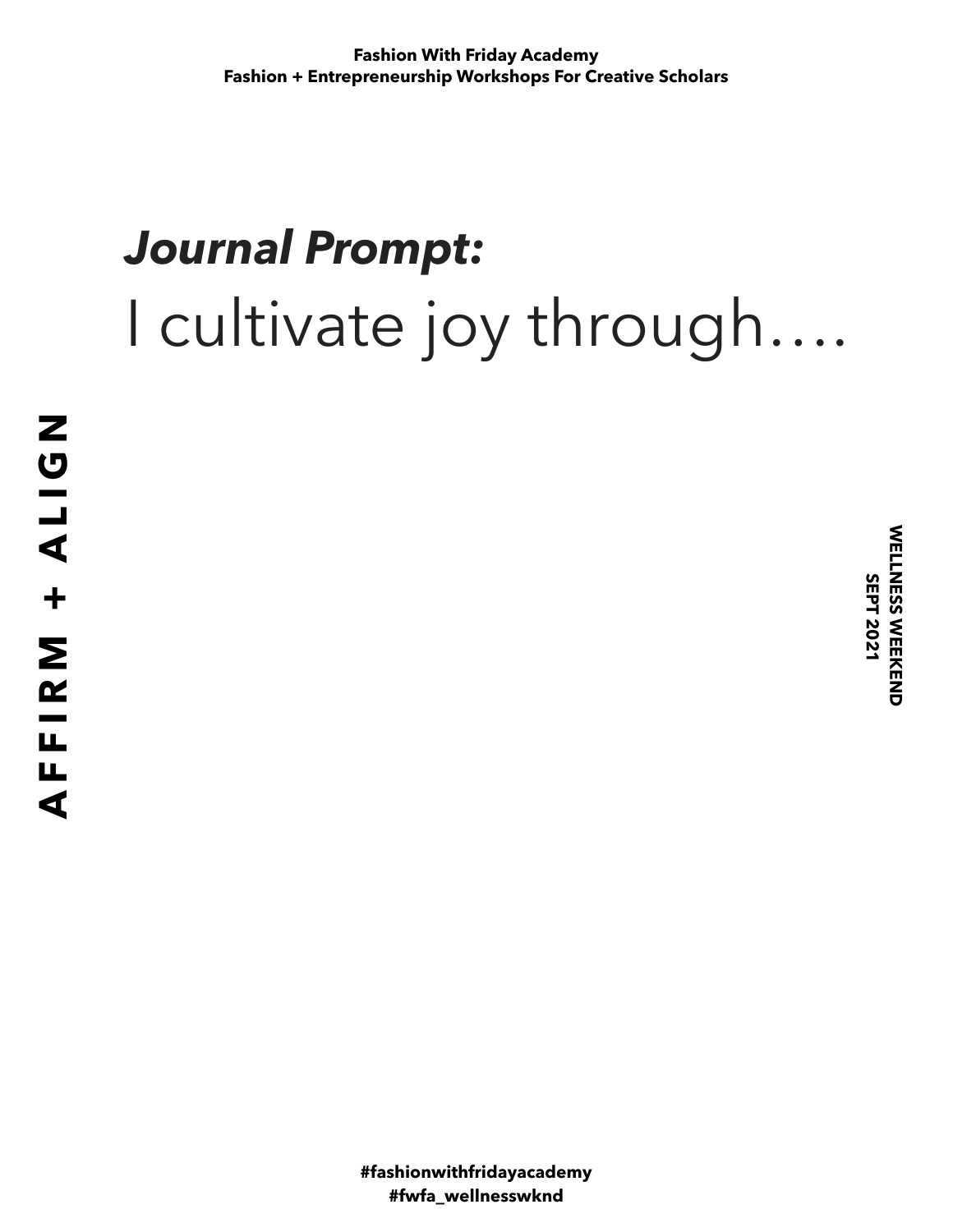Practices for Me:

What's your favorite season and why?

What are 3 songs lift or shift your mood?

What's brought you joy recently?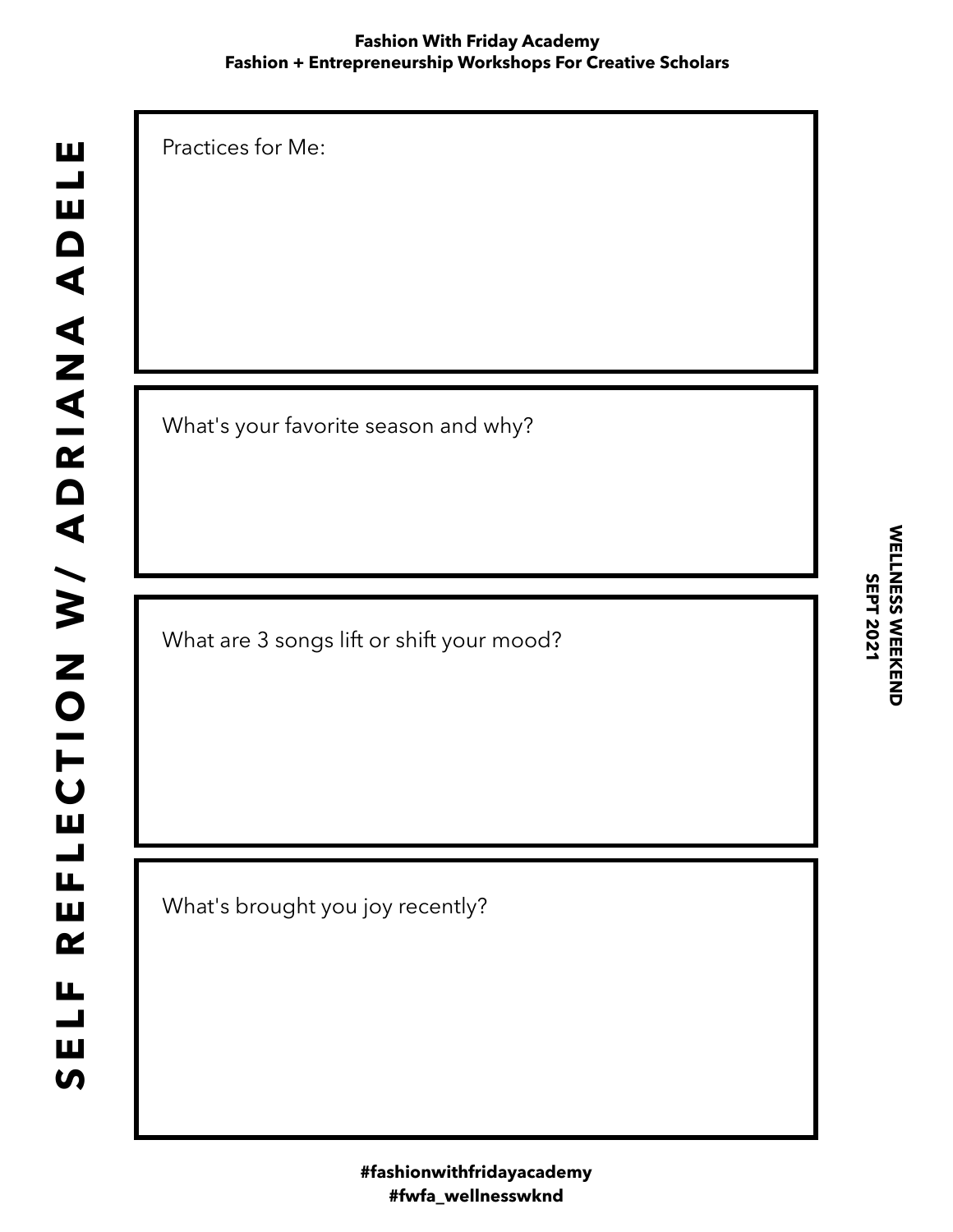Print as many reflection pages as you'd like! Utilize this space to write your thoughts. Don't over think it. You got this.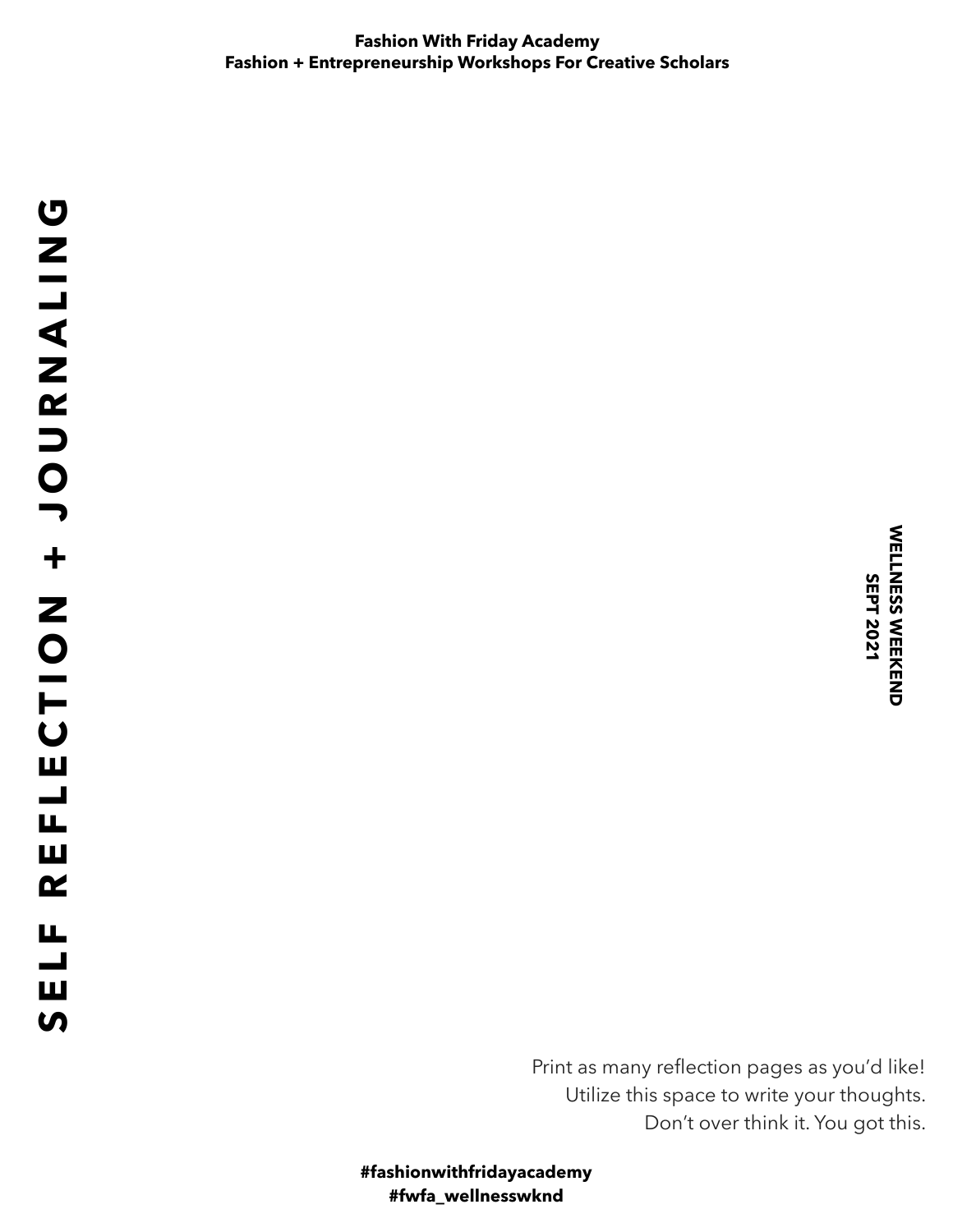We're working wellness on the runway this weekend, design a fun look that either:

 1. showcases your favorite affirmation (encouraging phrase, motivating statement, empowering words)

 2. a look you would wear to showcase your social change role (healer, disrupter, weaver, etc.)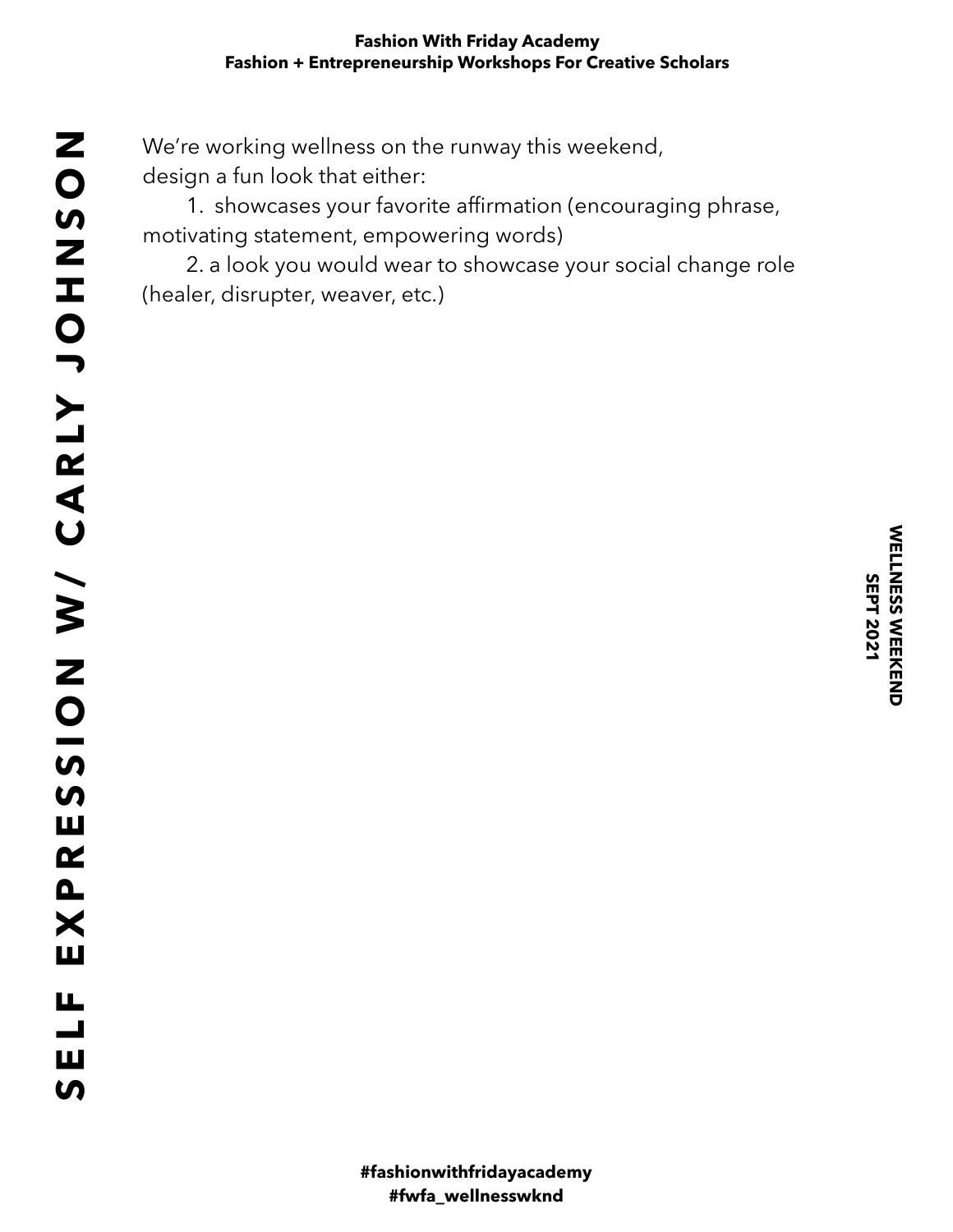

**DESIGN PAGES**

DESIGN PAGES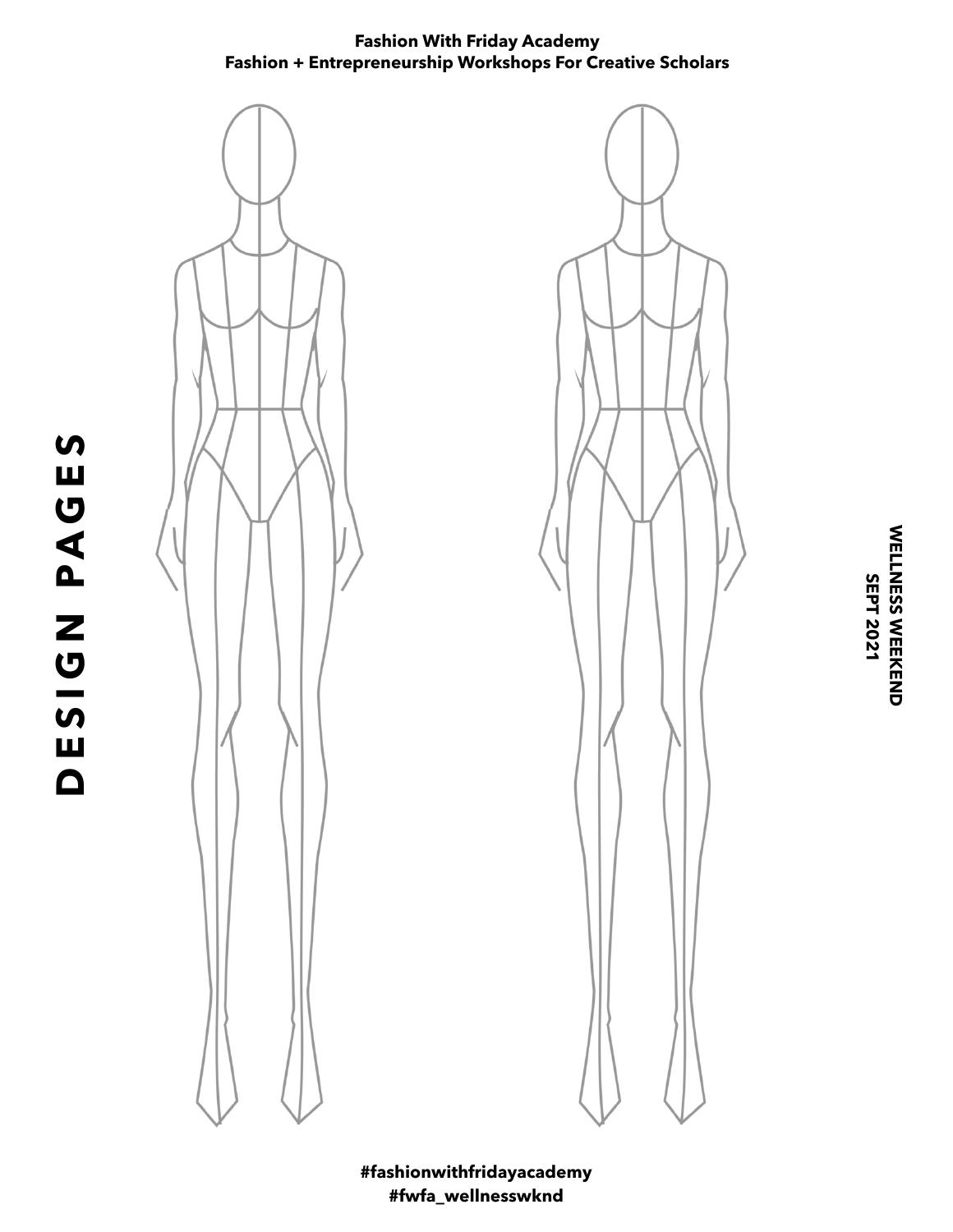What brings you JOY?

How do you build a brand inspired by your personal JOY?

How do you find the confidence to pursue your passions?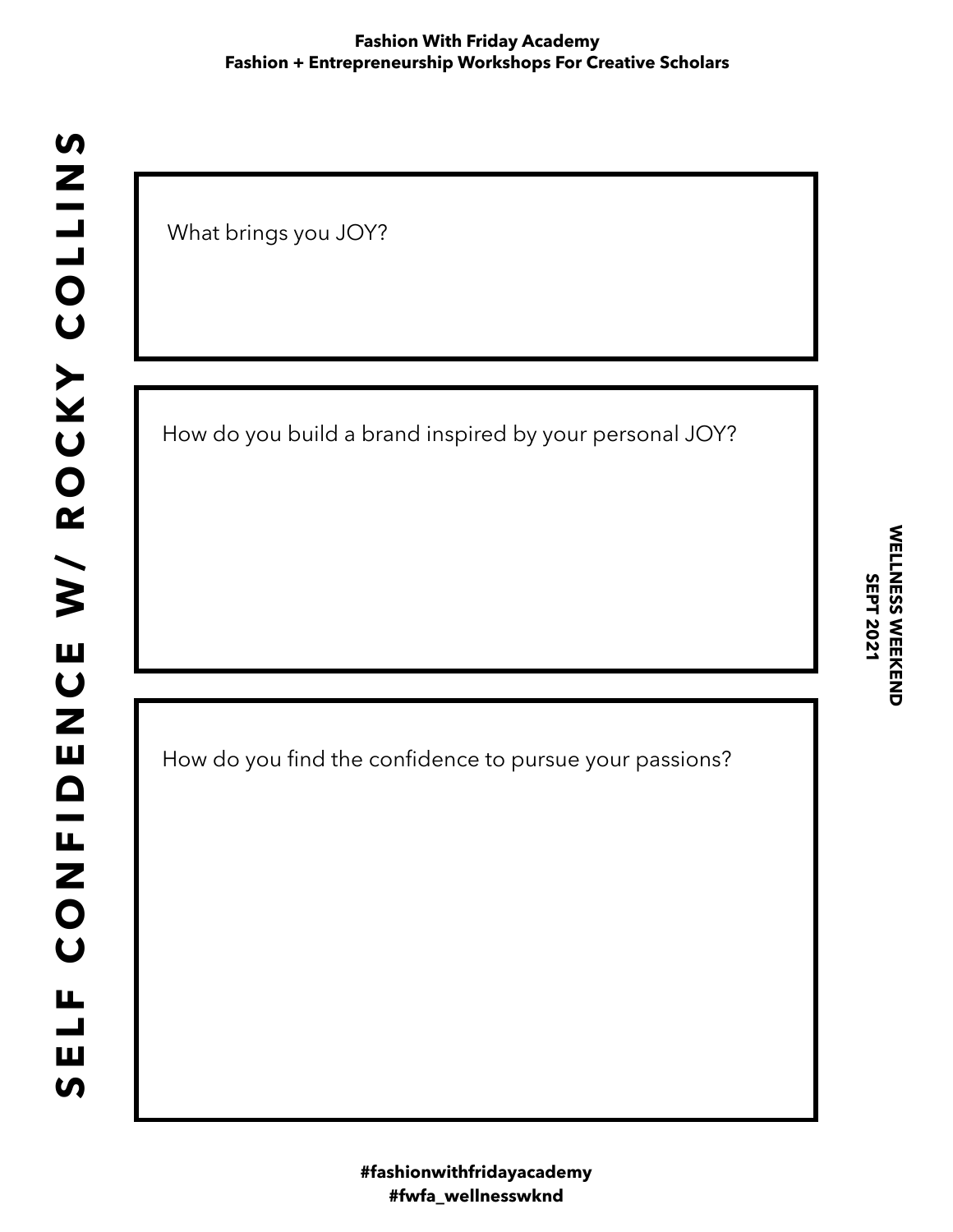Write some questions that you may have…